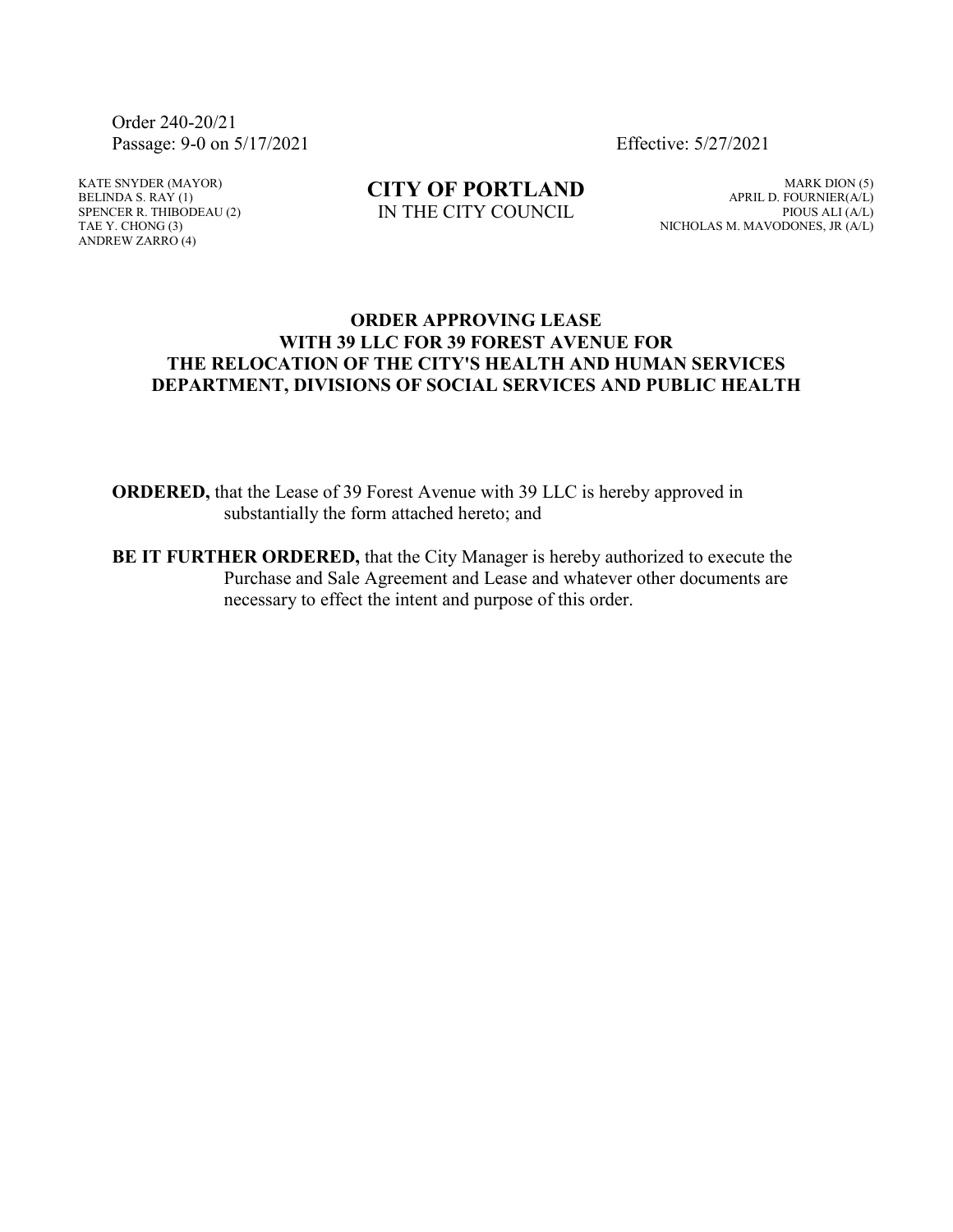#### **LEASE**

This Lease made in duplicate original as of the \_\_\_\_ day of \_\_\_\_\_\_\_\_, 2021 by and between **39 LLC**, a Maine limited liability company with a mailing address of P.O. Box 66749 Falmouth, Maine 04105 (the "LANDLORD") and **City of Portland,** a body politic and corporate with a principal place of business located at 389 Congress Street, Portland, Maine 04101 (the "TENANT").

#### **WITNESSETH:**

#### 1. LEASED PREMISES.

- a. DESCRIPTION OF PREMISES. LANDLORD does hereby lease to TENANT the entire building consisting of +/- 37,000 square feet (the "Leased Premises") being the building and land located at 39 Forest Avenue, Portland, Maine. LANDLORD does hereby lease the Leased Premises to TENANT including all of the regular and handicapped parking spaces in the parking area located at the Forest Avenue driveway adjacent to the building, for the term, the rent, and subject to the conditions and covenants hereinafter provided.
- b. LANDLORD'S WORK. Prior to the Commencement date, LANDLORD shall install two new gates at the locations depicted on the plans attached hereto as **Exhibit A** and remove and dispose of the cubicles/partitions currently located in the areas depicted on **Exhibit A**. Otherwise, TENANT shall take the space in its as-is condition including all existing Furniture Fixtures & Equipment.

## 2. TERM.

- a. INITIAL TERM. The initial Term of this Lease shall be for a period of twenty years commencing on June 1, 2021 (the "Commencement Date") and ending on May 31, 2041, unless earlier terminated in writing by mutual agreement of the parties or as otherwise provided in the Lease. Each period from June 1 until May 31 of the following year is referred to herein as a "Lease Year."
- b. OPTION PERIODS. Provided that Tenant is not then in default beyond any applicable grace period of any of the terms and conditions of the Lease, the Tenant may, at its option, by written notice (the "Option Notice") to the Landlord given not less than six (6) months prior to the end of the then current term, extend this Lease for One (1) period of Ten (10) years under the same terms and conditions except that Base rent shall be at the rates set forth in Section 3 below. Notwithstanding the foregoing, in the event that Landlord does not timely receive the Option Notice, Landlord will so notify Tenant in writing (an "Option Reminder Notice")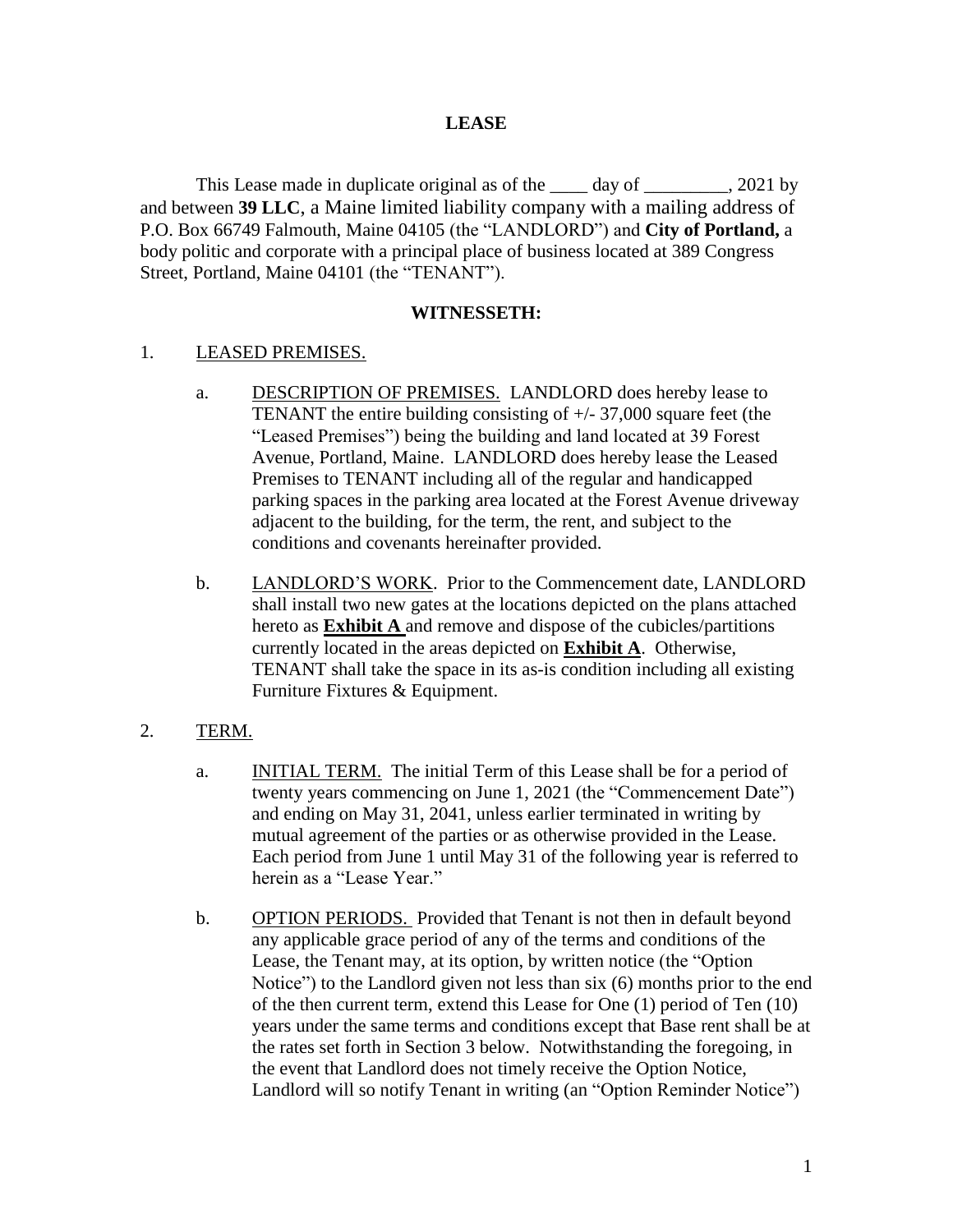before leasing the Leased Premises to another Tenant, and Tenant shall have 10 business days from receipt of the Option Reminder Notice to provide Landlord with an Option Notice, which Landlord shall accept as though Landlord timely received the Option Notice.

## 3. RENT.

a. BASE RENT. From the Commencement Date, Tenant agrees to pay to Landlord at Landlord's office or at such place that Landlord may from time to time designate in writing, fixed minimum annual rent (the "Base Rent") as set forth in the Base Rent Schedule that is attached as **Exhibit B** and made a part hereof.

Base Rent will continue to increase by 1% annually on the Commencement Date anniversary during the Option Period (if applicable).

Base Rent together with the Additional Rent for certain operating expenses (defined below) shall collectively be referred to as the "Rent."

The phrase "Base Rent" shall mean the fixed minimum rent above specified without any set-offs or deductions whatsoever and shall be payable without any prior demand being made therefore on the first day of each month in advance.

- b. ADDITIONAL RENT. The term "Additional Rent" as used in this Lease means the sum of (i) Landlord's actual costs for the services listed in section 5(b) of this Lease, (ii) Landlord's actual costs for items specifically identified in this Lease as items to be paid as Additional Rent, and (iii) an annual property management fee not to exceed five percent (5%) percent of the sum of the Base Rent and items (i) and (ii) in this subsection for the applicable Lease Year.
- 4. SECURITY DEPOSIT. The parties hereto acknowledge that no security deposit is required and none is tendered.

### 5. OBLIGATIONS OF LANDLORD.

a. The LANDLORD shall provide the following services at LANDLORD'S expense ("Operating Expenses"), subject to reimbursement by TENANT as Additional Rent pursuant to Paragraph 7:

1. Water for ordinary drinking, cleaning, lavatory and toilet facilities as necessary for efficient, adequate and sanitary provision of the professional services being provided at the Leased Premises, and sewer;

2. Reasonable repairs and periodic, routine maintenance of: the roof; heating, ventilation, and air conditioning systems; windows, including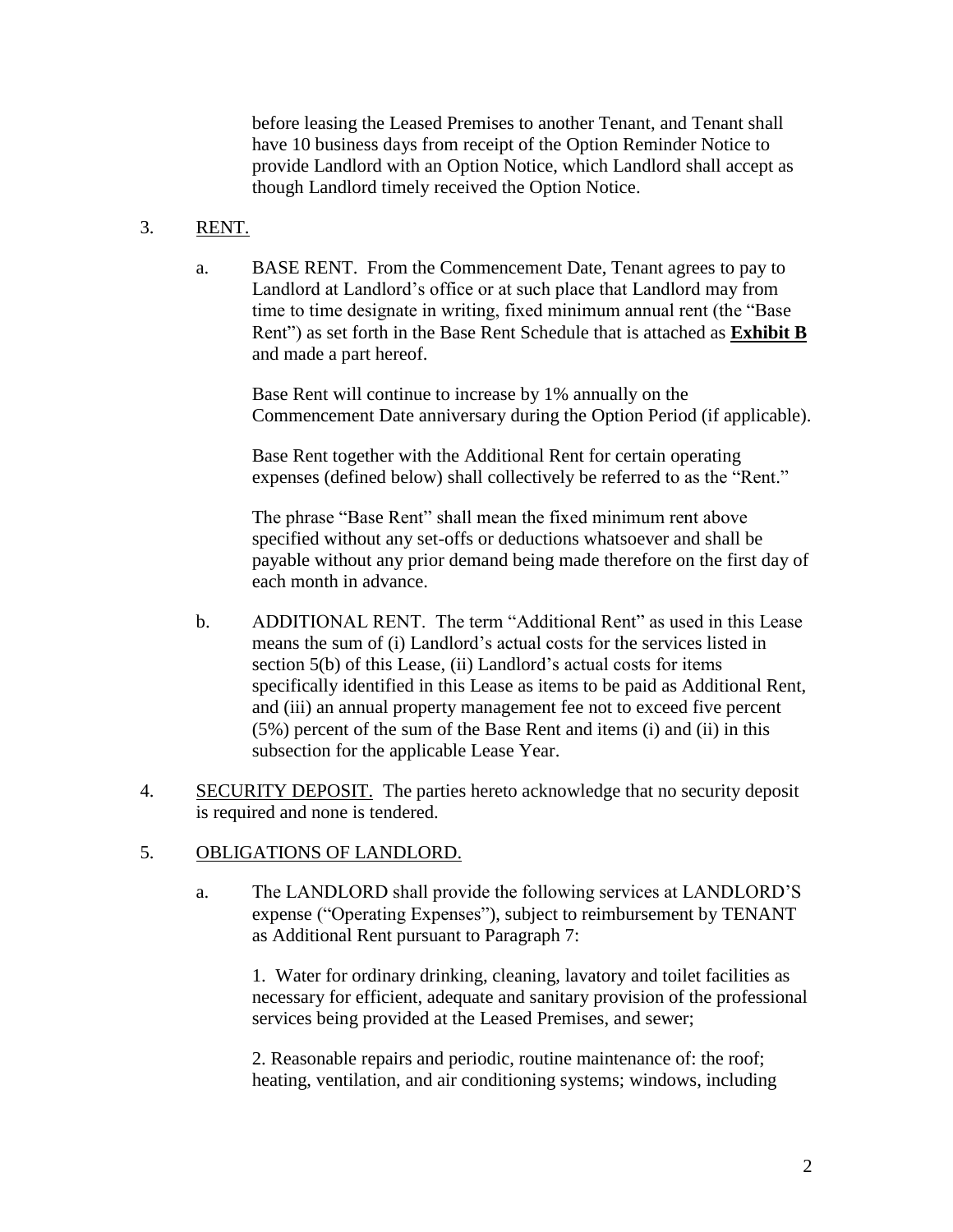exterior window washing; fire alarm and sprinkler system; and electrical and plumbing systems;

3. Snow and ice removal from all walkways and parking areas available for use by TENANT, its employees and invitees, and exterior grounds maintenance and litter pick up;

4.Maintain in full force and effect a policy of comprehensive general liability insurance in the minimum amount of Five Million Dollars (\$5,000,000) covering the Leased Premises, and fire and extended coverage insurance in appropriate form and amount with responsible companies qualified to do business in the State of Maine. LANDLORD shall name TENANT as an additional insured on said policies for coverage for claims for which the TENANT does not have governmental immunity, including, without limitation, those areas where government immunity has been expressly waived as set forth in 4 M.R.S. § 8104-A, as limited by § 8104-B, and § 8111. LANDLORD agrees to provide TENANT with a Certificate of Insurance evidencing such coverage upon request;

5. Payment of City of Portland annual storm water fee.

b. LANDLORD's Expenses; Exceptions to Operating Expenses.

1. Notwithstanding anything to the contrary contained in this Lease, LANDLORD shall be solely responsible for the following capital and other expenses (hereinafter, "Landlord's Expenses"), which are specifically excluded from the term Operating Expenses: (a) the initial costs of any item properly chargeable to a capital account (using generally accepted accounting principles consistently applied) nor the original costs of constructing the Leased Premises or the Building; (b) the cost of any capital addition or replacement to the Building or the Leased Premises; (c) expenses for which LANDLORD is or will be reimbursed by another source (excluding TENANT's reimbursement for Operating Expenses or Additional Rent), including, but not limited to, repair or replacement of any item covered by warranty; (d) expenses for the defense of LANDLORD's title to the Building ; (e) structural repairs and replacements; (f) depreciation and amortization of the Building or financing costs, including interest and principal amortization of debts; (g) charitable, lobbying, special interest, or political contributions; (h) any repair, rebuilding, or other work necessitated by condemnation, fire, windstorm, or other insured casualty or hazard; (i) leasing commissions, advertising expenses, and other costs incurred in leasing or procuring new tenants; (j) any duplicate expenses or costs; (k) amounts billed (directly or indirectly) for salaries, overhead, and expenses for office rent and office supplies; and (I) administrative or management fees (in the aggregate) which exceed five percent (5%) of Base Rent.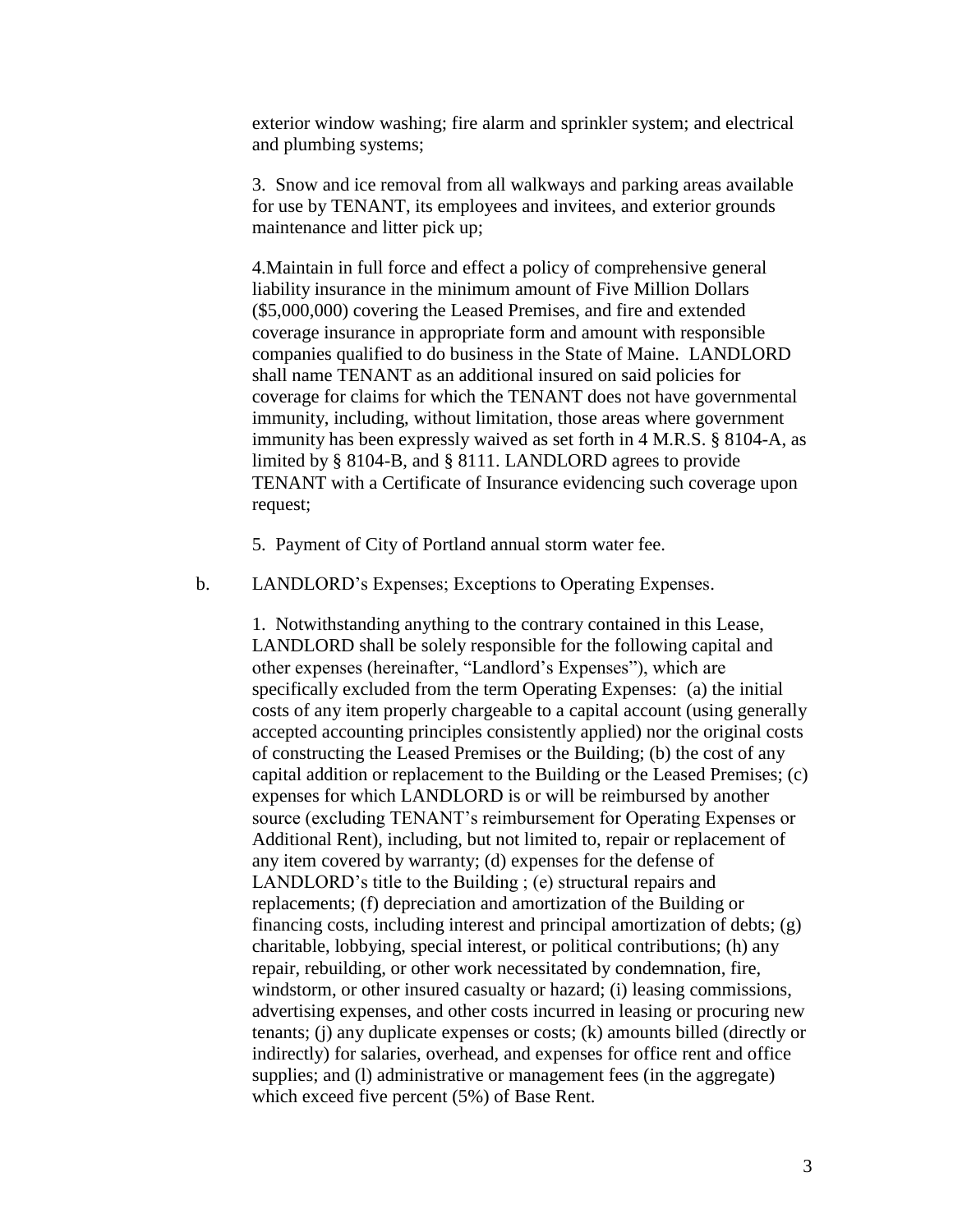2. For the avoidance of doubt, Landlord's Expenses and obligations include, and Operating Expenses do not include, replacement of: the roof; exterior walls; structural interior, including wall, floor and ceiling structure within the Leased Premises; windows; fire alarm and sprinkler systems; electrical and plumbing systems; and heating, air conditioning and ventilation systems; provided, however, that TENANT shall be responsible for the maintenance, repair and replacement of any alterations, additions or improvements made by TENANT to the interior of the Leased Premises. Landlord agrees that Operating Expenses do not include such replacements or excessive repairs of any part of the Leased Premises, and that it will not make excessive repairs to any part of the Leased Premises if a reasonable property owner would replace, rather than repair, such part.

#### 6. OBLIGATIONS OF TENANT. The TENANT, at the TENANT's expense shall:

- a. Provide its own trash removal for the Leased Premises;
- b. Provide and be responsible for all cleaning and janitorial services for the interior of the Leased Premises including any toilet, kitchen or conference room facilities within the Leased Premises and/or for which Tenant has sole use;
- c. Maintain the entire interior portion of the Leased Premises in the same condition as on the commencement of this Lease except for reasonable wear and tear and damage by fire or other unavoidable casualty, including replacing light bulbs as necessary and maintaining and unplugging plumbing fixtures in restrooms;
- d. Pay all applicable real estate and Downtown Improvement taxes due or assessed on the Leased Premises directly to the City of Portland;
- e. Pay applicable personal property taxes assessed against the personal property of TENANT;
- f. Utilities. Tenant agrees to secure all separately metered utilities in its name directly by June 1, 2021; provided, however, that for so long as any utility services are not separately metered to the Leased Premises and are billed to Landlord, Landlord will pay for such services subject to reimbursement by Tenant as Additional Rent. If Landlord desires to separate any utility services to the Leased Premises, Landlord shall do so at its sole expense. Tenant agrees to pay promptly when due all charges for utilities and services billed directly to Tenant by a utility provider.
- g. Maintain in full force and effect or self-insure pursuant to the Maine Tort Claims Act for general liability insurance in the amount of not less than Four Hundred Thousand Dollars (\$400,000.00), and such fire and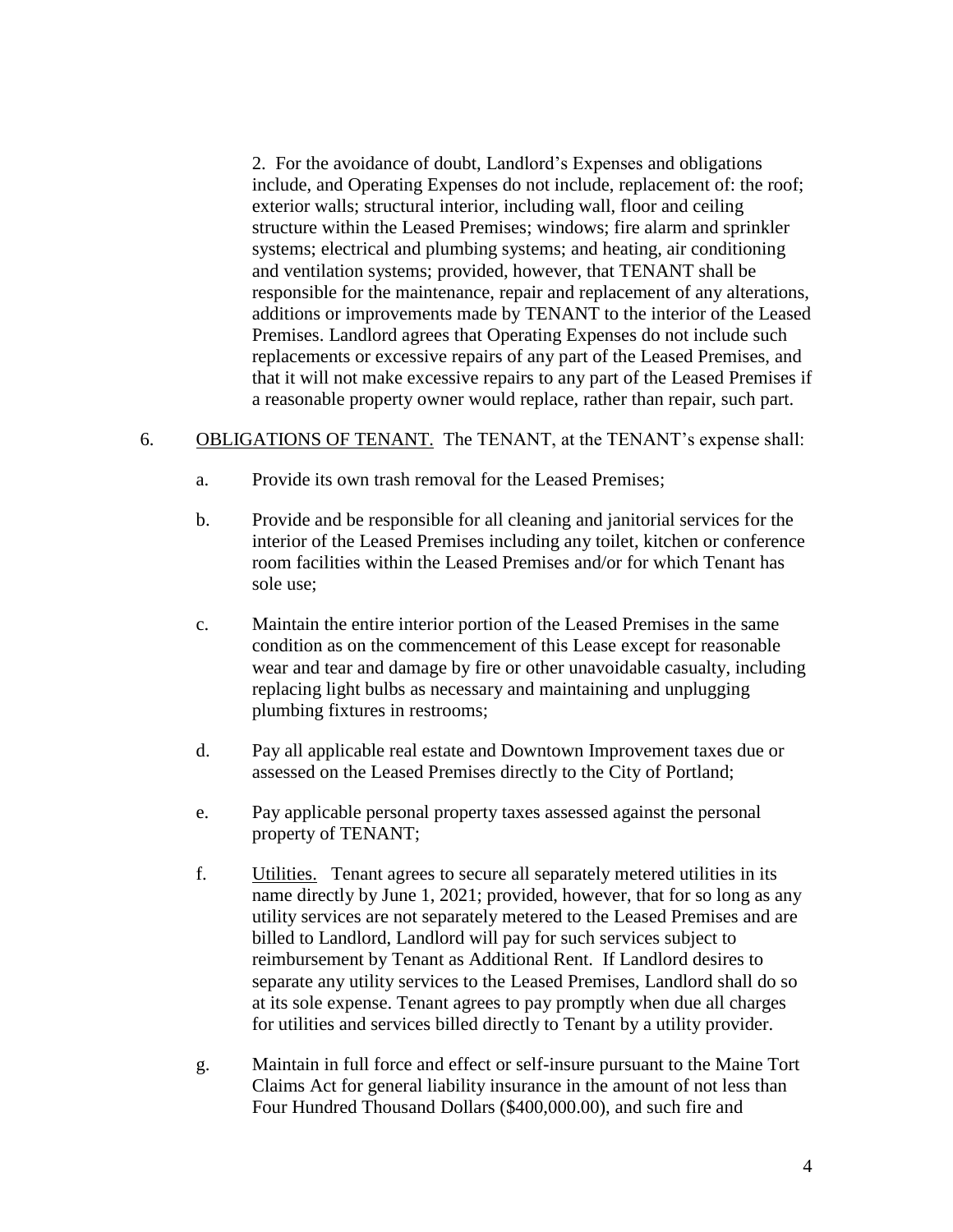extended coverage or business interruption insurance for its own property or benefit as it may deem to be appropriate with responsible companies qualified to do business in the State of Maine. TENANT shall name LANDLORD as a member in regard to the general liability insurance and provide a certificate of insurance to confirm such coverage upon request. In the case of any self-insurance, the TENANT may issue a letter to that effect upon request.

- h. Permit LANDLORD to enter into or upon the Leased Premises or any part thereof at all reasonable hours for the purpose of examining the same or making repairs and showing the property for sale or lease, provided such entry shall not unreasonably interrupt the business of TENANT, cause damage to TENANT's property, and LANDLORD gives reasonable advance notice to TENANT.
- 7. ADDITIONAL RENT. The TENANT shall pay the Additional Rent to LANDLORD in the manner described below:
	- a. During the first Lease Year, Tenant shall pay to Landlord, on or before the first day of each month, the applicable monthly Base Rent plus estimated monthly Additional Rent of Five Thousand Three Hundred and Eighty Dollars (\$5,380.00).
	- b. Annual Reconciliation. On or before July 1 of the second Lease Year and each Lease Year thereafter during the term hereof, LANDLORD shall furnish to TENANT a detailed statement (the "Additional Rent Statement"), together with supporting invoices and other commercially acceptable documentation, setting forth the actual Additional Rent incurred during the prior Lease Year; and thereupon there shall be a prompt adjustment between LANDLORD and TENANT, with payment to, or repayment by, LANDLORD (said payment or repayment being referred to herein as the "Adjustment Amount"), as the case may require.
	- c. To the extent that the parties dispute the Adjustment Amount, the undisputed portion of the Adjustment Amount shall be paid promptly, and the parties shall attempt in good faith to resolve the disputed portion of the Adjustment Amount. If the parties are unable to resolve such a dispute within 30 days after TENANT'S receipt of the Additional Rent Statement, the parties shall submit the dispute to binding arbitration in Portland, Maine pursuant to the American Arbitration Association's Commercial Arbitration Rules and Mediation Procedures, or, if said rules are no longer in effect, a comparable alternative dispute resolution process. TENANT's dispute of the Adjustment Amount will not be considered a default under this Lease.
	- d. The Additional Rent Statement shall also set forth a reasonable, good faith estimate for Additional Rent for the upcoming Lease Year for TENANT'S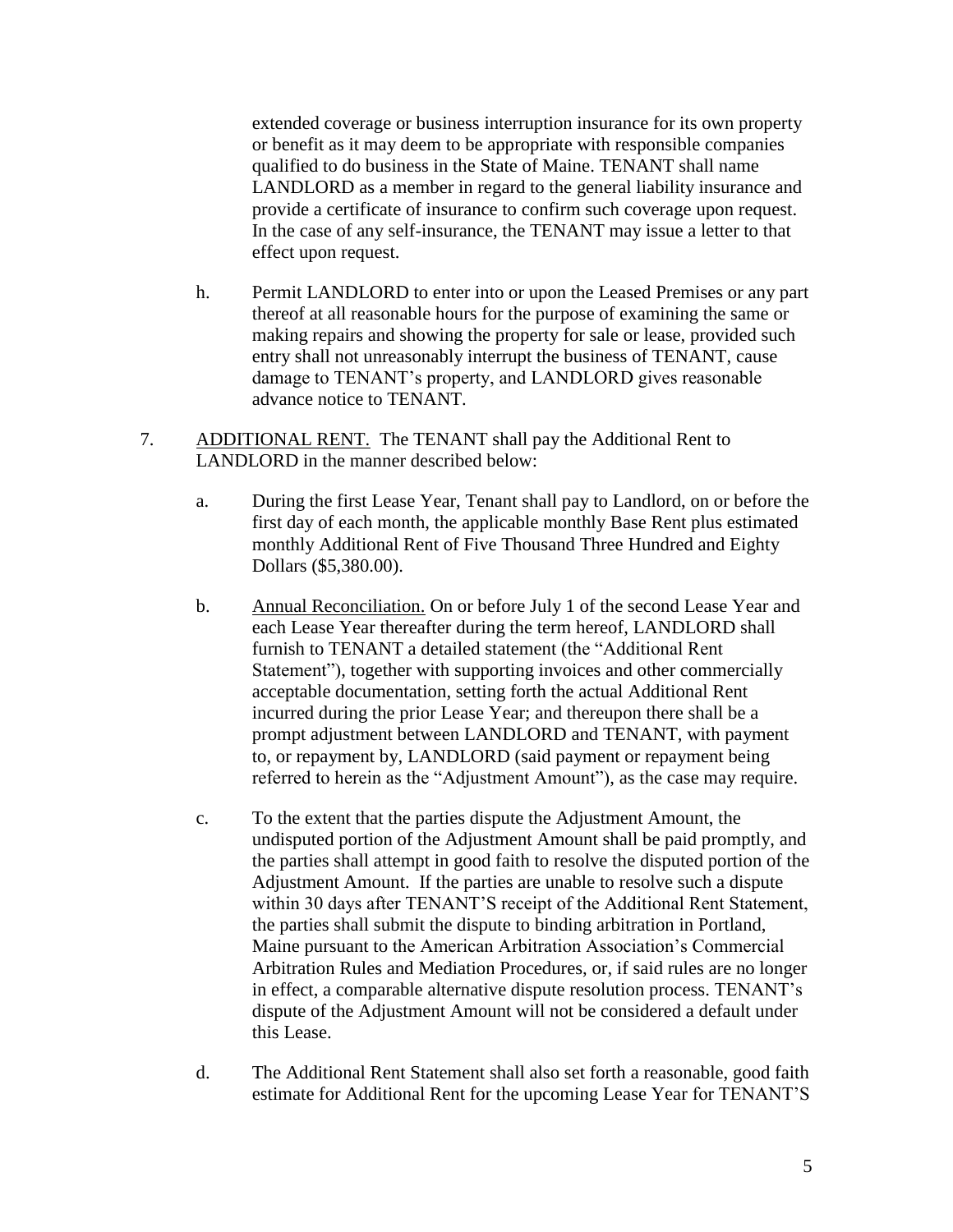monthly payments. TENANT shall pay said amount on a monthly basis until the next subsequent reconciliation has been completed. TENANT acknowledges that the monthly estimate for Additional Rent does not include charges for any utility expenses for the Leased Premises paid directly by TENANT to the utility provider. LANDLORD shall allow TENANT to review LANDLORD's expenses upon TENANT's request.

- 8. USE OF PREMISES. The Leased Premises may be used by TENANT for any lawful use. TENANT shall have the right to use the Leased Premises for such uses at any time including evenings, weekends and holidays.
- 9. ASSIGNMENT/SUBLETTING. The TENANT may not assign this Lease or sublet the Leased Premises or any portion thereof, without the written consent of the Landlord. Such consent shall not be unreasonably conditioned, withheld, or delayed.
- 10. RENOVATIONS. Landlord hereby consents to any interior finishes that TENANT may make from time to time to the Leased Premises, and to the list of demolition and improvements that are generally described on the List Of Pre-Approved Tenant Improvements and generally depicted in the floor plans that are attached hereto collectively as **Exhibit C** and made a part hereof. Except as set forth in this paragraph and Exhibit C, TENANT shall not alter the building or the Leased Premises without Landlord's prior written consent, which shall not be unreasonably conditioned, withheld, or delayed. Any and all improvements made by Tenant shall be at its own expense. All such renovations shall be performed in a workmanlike manner and in conformance with all applicable laws, regulations and local ordinances, and shall be completed without interfering with any other TENANT's use of their premises. Tenant shall not permit any liens to be placed on the Building.
- 11. SIGNAGE. TENANT may erect signs at the Leased Premises subject to the prior written approval of Landlord as to the signage design(s) and location(s), which approval shall not be unreasonably conditioned, delayed, or withheld. Such signage shall be in accordance with all local and state governmental codes. The costs of such signage is to be paid by Tenant.
- 12. REMOVAL OF TENANT'S FIXTURES. TENANT shall have the right at any time on or before vacating the Leased Premises of removing any or all of its personal property, equipment and fixtures, and shall repair any damage thereby caused, and restore the premises to its original condition, ordinary wear and tear excepted.
- 13. CASUALTY DAMAGE. If the Premises or any part thereof shall be destroyed or damaged by fire or other unavoidable casualty, so that the same shall be thereby rendered unfit for use, then, and in such case, the Rent hereinabove stated or a just and proportional part thereof, according to the nature and extent of injuries sustained, shall be suspended or abated, until LANDLORD has put the Premises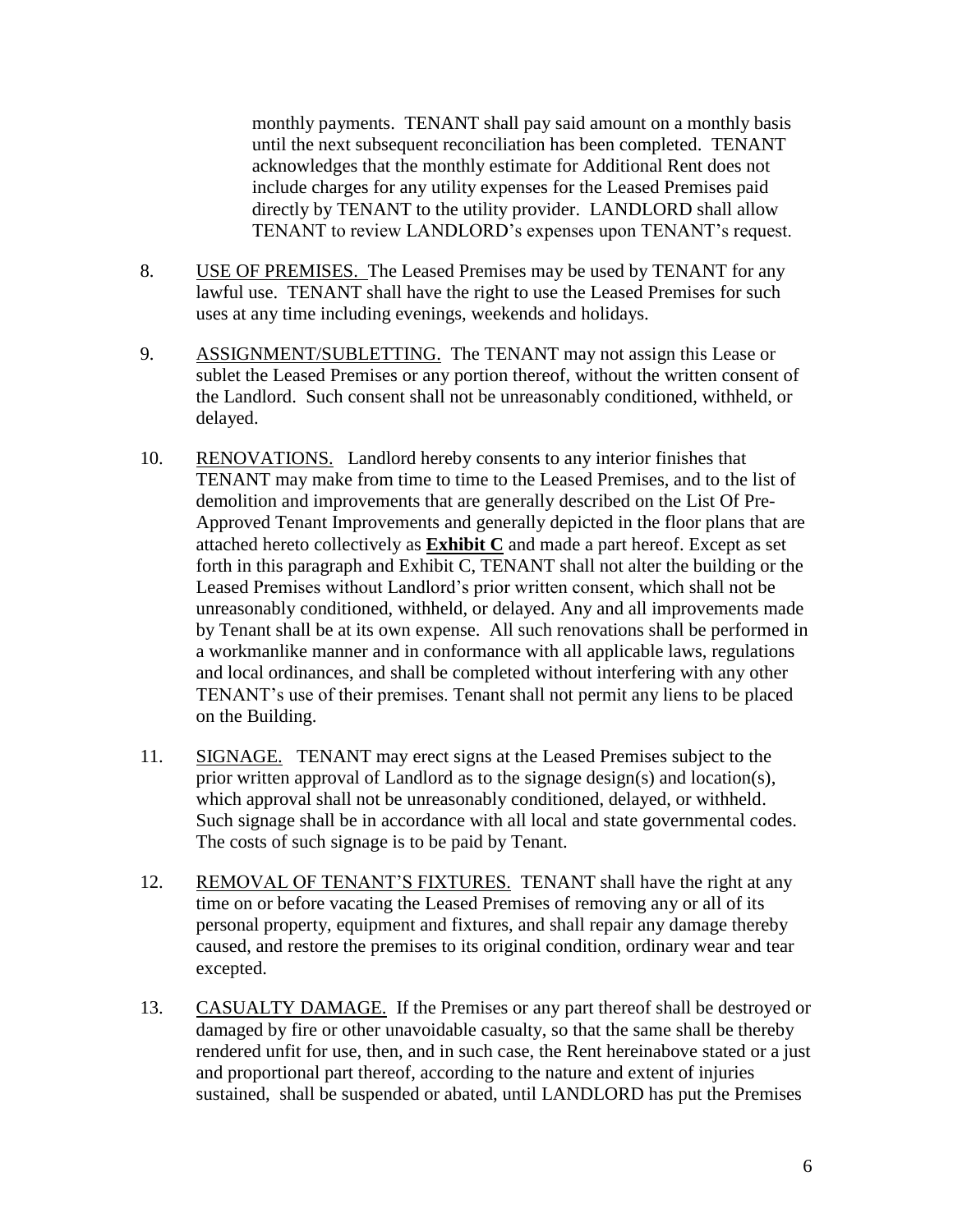in proper condition for use. Provided, however, in the event that restoration is not reasonably possible within one hundred fifty (150) days after the occurrence of such damage or destruction, then either LANDLORD or TENANT shall have the right to terminate this Lease by giving the other party written notice of such termination within thirty (30) days after such damage or destruction, and upon the giving of such notice, the term of this Lease shall cease and come to an end as of the date of such damage or destruction and any unearned rent shall be returned to TENANT.

- 14. RETURN OF PREMISES. At the expiration of the Lease term TENANT shall peaceably yield up to LANDLORD the Leased Premises, in good repair in all respects, reasonable use and wear and damage by fire and all other unavoidable casualties excepted. If TENANT holds over after the expiration of the Term, on a month to month basis, Base Rent shall be 1 ½ times the base rent at the end of the Term.
- 15. MUTUAL INDEMNITY. Subject to and limited by the defenses, immunities, and limitations of liability or damages available to the TENANT under the Maine Tort Claims Act, other statutory law, judicial precedent, common law, or any other defenses, immunities or limitations of liability available to the TENANT, TENANT, its successors and assigns, agrees to indemnify and hold harmless LANDLORD, its successors and assigns and its property management agent, from any claim, costs, liability and expense arising from or attributable to any acts or omissions of the agents, servants or employees of TENANT in performing its obligations under this Lease. LANDLORD, its successors and assigns, agrees to indemnify and hold harmless TENANT, its successors and assigns, from any claim, costs, liability and expense arising from or attributable to any acts or omissions of LANDLORD, its agents, servants or employees in performing its obligations under this Lease. The parties' obligations under this paragraph shall survive termination of this Lease.
- 16. CONVENANTS OF LANDLORD. LANDLORD covenants that it is the owner in fee of the Leased Premises, that there are no mortgages or other liens on the Leased Premises, and can and will provide quiet enjoyment of the Leased Premises during the original and any extended terms of the Lease, and that the Lease is signed by a duly authorized individual.
- 17. PROPERTY MANAGEMENT. LANDLORD or its agent, including Commercial Properties Management, LLC shall provide management services for the management of the Building (including any additions or expansions), its appurtenances and all exterior areas, yards, sidewalks, parking areas, landscaping and the like located outside of said Building but related thereto and the parcel of land on which they are located (the "Property"). LANDLORD's fees for such management services for the applicable Lease Year will be included in the Additional Rent and shall not exceed five percent (5%) of the sum of the Base Rent and the costs of the items described in section 3(b)(i).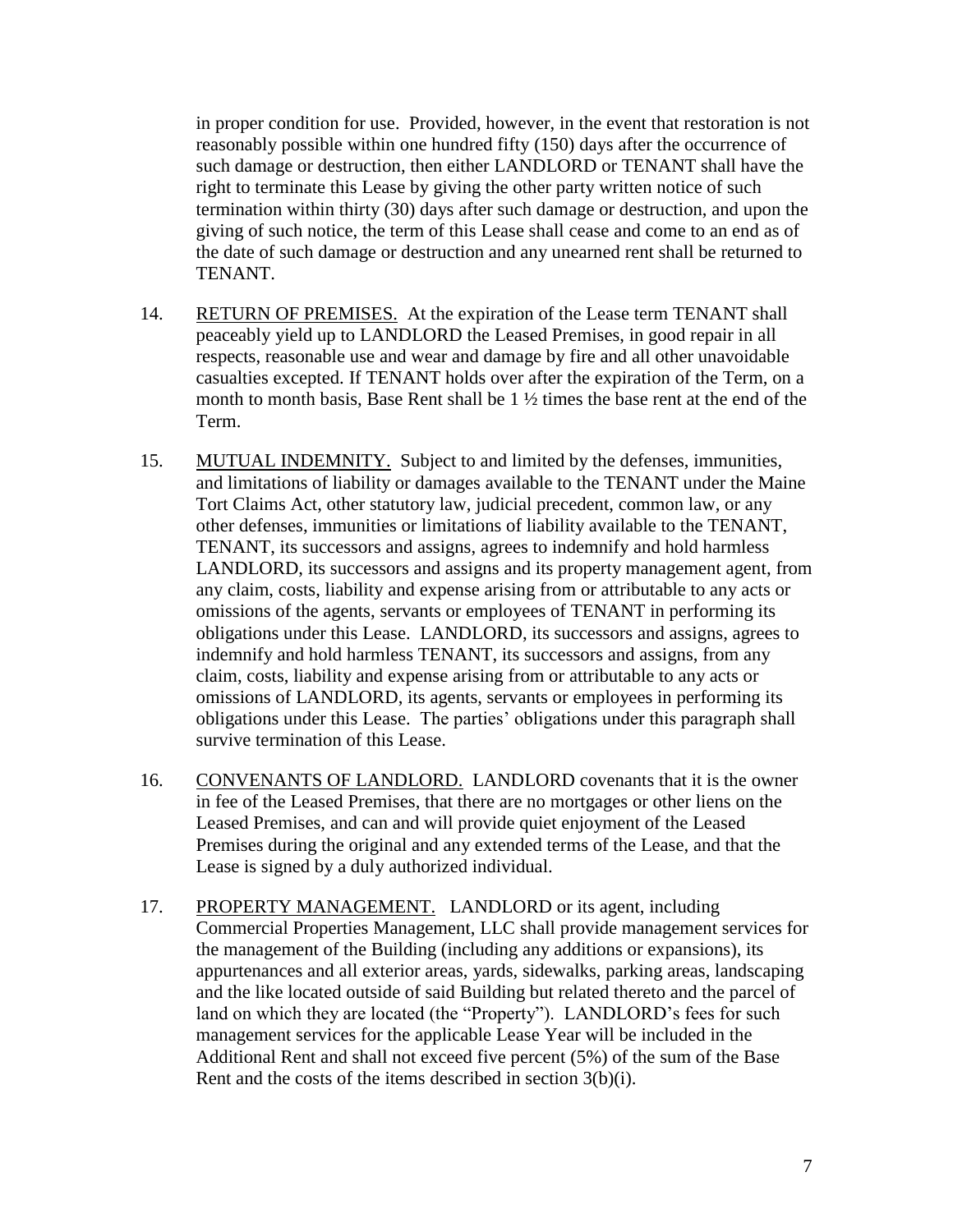- 18. DEFAULT. TENANT shall be determined to be in default hereunder if (other than for a monetary default): (a) it shall fail to perform any obligations stated herein within thirty (30) days after receipt of written notice of such failure from LANDLORD, or (b) in the case of a default that cannot reasonably be cured within 30 days, if it shall fail to begin using reasonable efforts to cure said default within thirty (30) days after receipt of notice of such failure from LANDLORD. In the case of TENANT's failure to pay BASE RENT, ADDITIONAL RENT, or any other amounts under the Lease when due, except as otherwise set forth in Section 8 of this Lease, TENANT shall be determined to be in default hereunder if it shall fail to pay said amounts due within ten (10) days after receipt of written notice from LANDLORD of such failure. Upon any default not cured within the applicable cure period, the LANDLORD shall have the right, at its option, and in addition to any other remedies, to terminate this Lease by giving TENANT written notice thereof and upon the giving of such notice, this Lease and the term hereof shall cease, and LANDLORD shall have all rights available to it under law. Upon any termination of this Lease, TENANT shall quit and surrender to LANDLORD the Leased Premises in accordance with the provisions of Paragraph 15 hereof. If this Lease is terminated, TENANT shall remain liable to LANDLORD for all Rent accrued and unpaid up to the date of such termination and, if terminated due to TENANT's uncured breach of a material provision of this Lease, all Rent due for the balance of the Term, Landlord agreeing to use commercially reasonable efforts to mitigate such amounts by attempting to lease out the space to other tenants. In the event of LANDLORD'S default hereunder, Tenant shall provide notice of such default to LANDLORD, and if LANDLORD does not cure such default within 30 days of such notice or in the case of a default that cannot reasonably be cured within 30 days, if it shall fail to begin using commercially reasonable efforts to cure said default within thirty (30) days after receipt of notice of such failure from LANDLORD, then TENANT may terminate this Lease, in which case Tenant shall have no further obligation to LANDLORD, including, without limitation, the obligation to pay any Rent to LANDLORD hereunder, and, in addition thereto, may seek relief using all legal and equitable remedies available to TENANT under applicable law.
- 19. NOTICES. Any notices required to be given under this Lease shall be deemed sufficiently served if in writing and hand delivered or sent by certified U.S. mail, postage prepaid, addressed to the parties as stated below or such other address as either party may designate in writing to which its future notices shall be sent:

| To LANDLORD: | <b>39 LLC</b>               |
|--------------|-----------------------------|
|              | P.O. Box 66749              |
|              | Falmouth, ME 04105          |
| To TENANT:   | City of Portland            |
|              | <b>389 Congress Street</b>  |
|              | Portland, Maine 04101       |
|              | Attention: City Manager and |
|              | <b>Corporation Counsel</b>  |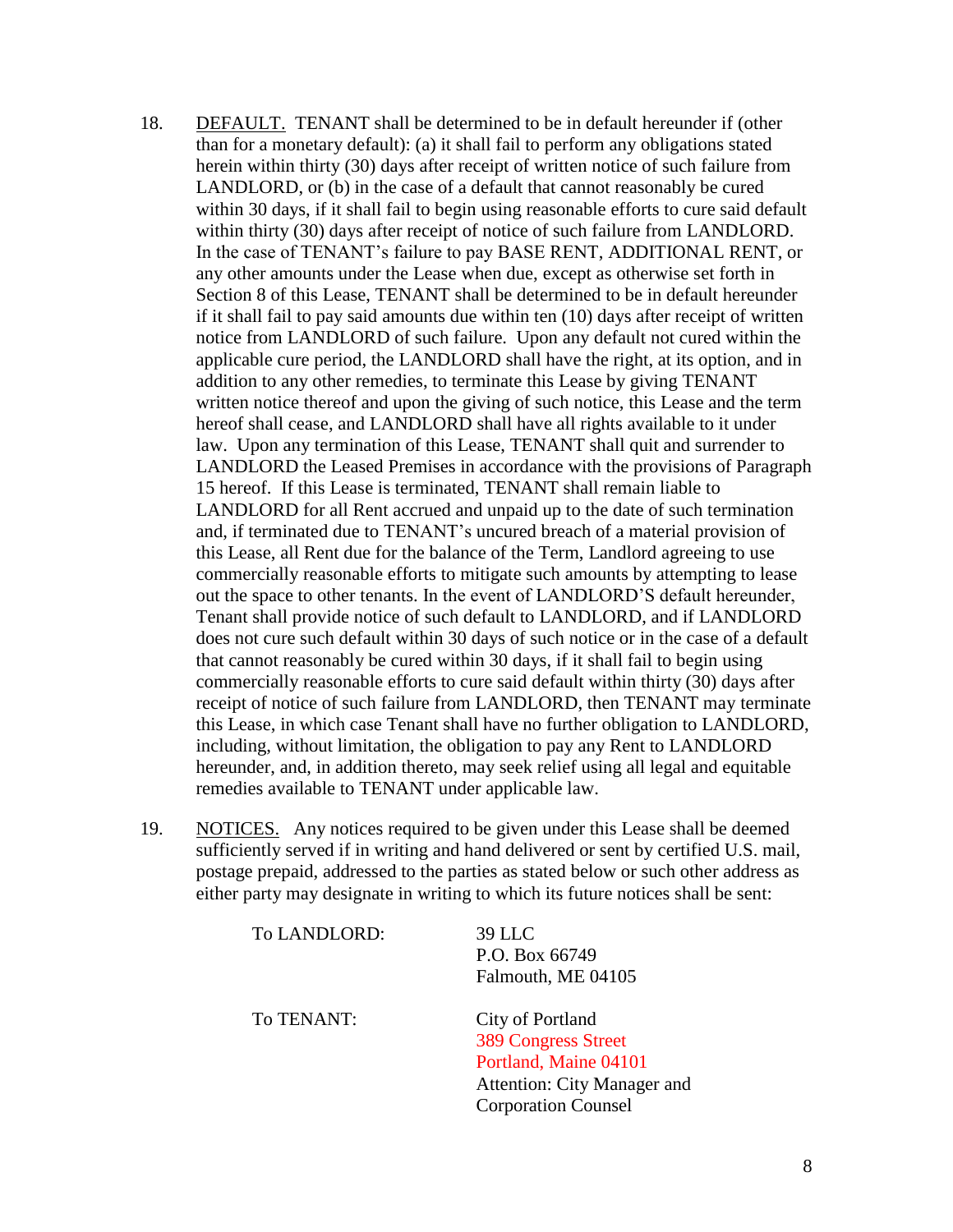- 20. BROKER. All parties to this Lease acknowledge that no broker has been involved in this transaction.
- 21. AMENDMENT. The terms of this Lease may be modified or amended by the mutual assent of the parties hereto; provided, however, that no such modification or amendment to this Lease shall be binding until in writing and signed by both parties.
- 22. SUCCESSORS BOUND. The terms, covenants, and agreements herein contained shall be for the benefit of and be obligatory upon the heirs, successors, and assigns of the respective parties hereto.
- 23. GOVERNING LAW. This Lease shall be governed by and construed in accordance with the laws of the State of Maine. The parties consent to the exclusive jurisdiction of the Superior Court for the County of Cumberland in the State of Maine, for all actions, proceedings, and litigation arising from or relating directly or indirectly to this Agreement
- 24. MEMORANDUM OF LEASE. Landlord and Tenant agree that this Lease shall not be recorded but each party hereto agrees, on request of the other, to execute a Memorandum of Lease in recordable form and mutually satisfactory to the parties.
- 25. SEVERABILITY. If any provision of this Lease or its application to any person or circumstances shall to any extent be invalid or unenforceable, the remainder of this Lease and the application of such provision to persons or circumstances other than those as to which it is invalid or unenforceable, shall not be affected thereby and each provision of this Lease shall be valid and enforceable to the fullest extent permitted by law.
- 26. HEADINGS. The headings herein contained are for convenience only, and shall not be considered a part of this Lease.
- 27. TENANT'S RIGHT TO TERMINATE.
	- a. LANDLORD acknowledges and agrees that TENANT's obligations under this Lease are subject to TENANT's annual budgetary appropriations. In the event that TENANT's annual budget does not include funds sufficient to satisfy its obligations under this Lease at any time during the term of this Lease, TENANT shall so notify LANDLORD, and this Lease shall terminate on the effective date of termination set forth in such notice, and neither party shall have any further obligation to the other under this Lease. This paragraph does not allow TENANT to terminate this Lease in order to lease similar premises from a third party. In no event shall termination under this paragraph relieve the TENANT of any liability for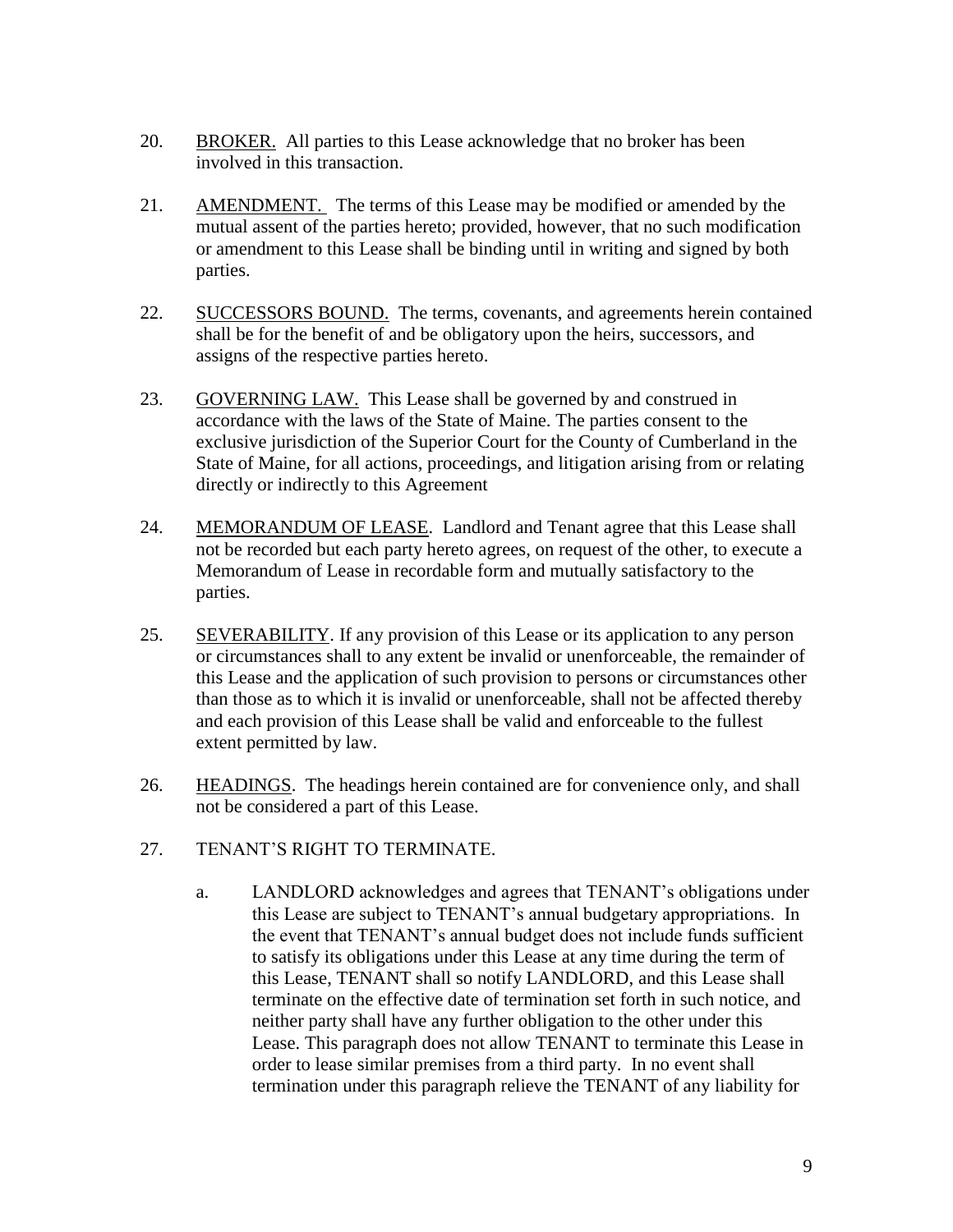any breach of this Lease occurring prior to the effective date of such termination.

- b. MORALS CLAUSE. If LANDLORD or any of its members, managers, officers, directors, board members, or principals (i) is charged with committing a misdemeanor of moral turpitude that is punishable by a prison term of at least 6 months or a felony (regardless of the length of prison term associated with such offense); (ii) commits or is accused of committing an act involving moral turpitude under federal, state or local law (regardless of whether or not such act involving moral turpitude is a misdemeanor or felony); or (iii) commits an act of significant public disrepute or becomes the subject of a scandal such that TENANT believes, in its reasonable discretion, that the TENANT's image has been or will be negatively affected; TENANT may, upon 60 days' prior written notice to LANDLORD, terminate this Lease, after which neither party shall have any further obligation to the other hereunder.
- 28. WAIVER OF DEFAULT: Waiver by either party of any default in performance by the other of any of the terms, covenants, agreements or conditions contained herein, shall not be deemed a continuing waiver of the same or any subsequent default herein.
- 29. ENTIRE AGREEMENT. This Lease and its attachments represent the entire and complete agreement and understanding between the parties and supersedes any prior agreement or understanding, written or oral, between the parties with respect to the subject matter of this Lease.
- 30. Notwithstanding anything in this Lease to the contrary, the TENANT's obligations under this Lease are subject to and limited by the defenses, immunities, and limitations of liability or damages available to the TENANT under the Maine Tort Claims Act, other statutory law, judicial precedent, common law, or any other defenses, immunities or limitations of liability available to the TENANT.

*Signature page follows.*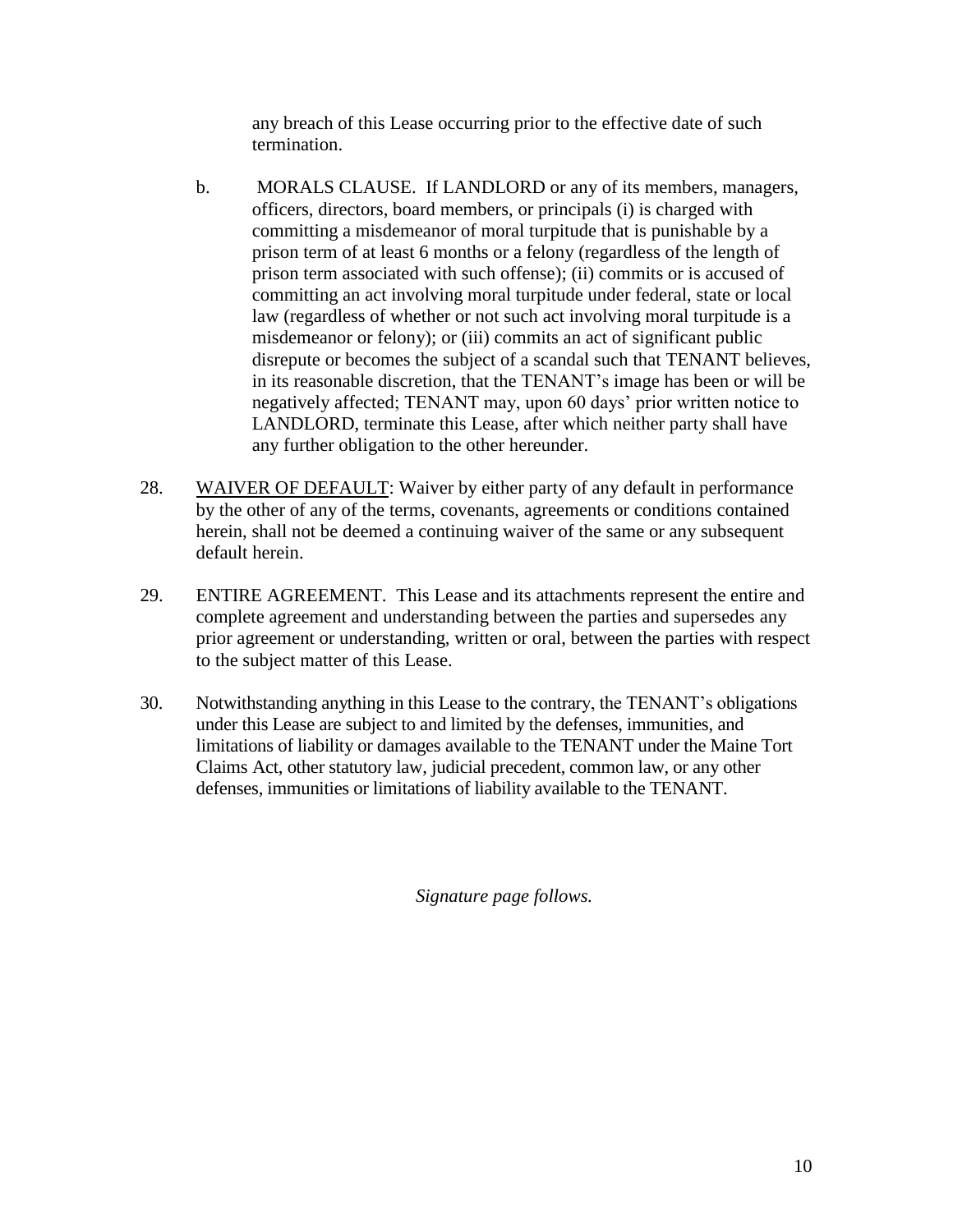IN WITNESS WHEREOF, the parties hereto have caused this Lease to be duly executed as of the day and year first above written.

WITNESS: **39 LLC (LANDLORD)** 

By: Its:

\_\_\_\_\_\_\_\_\_\_\_\_\_\_\_\_\_\_\_\_\_\_\_\_\_\_\_\_\_\_ \_\_\_\_\_\_\_\_\_\_\_\_\_\_\_\_\_\_\_\_\_\_\_\_\_\_\_\_\_\_\_\_\_\_\_

\_\_\_\_\_\_\_\_\_\_\_\_\_\_\_\_\_\_\_\_\_\_\_\_\_\_\_\_\_\_ \_\_\_\_\_\_\_\_\_\_\_\_\_\_\_\_\_\_\_\_\_\_\_\_\_\_\_\_\_\_\_\_\_\_\_\_

## WITNESS: **CITY OF PORTLAND (TENANT)**

By: Jon P. Jennings Its: City Manager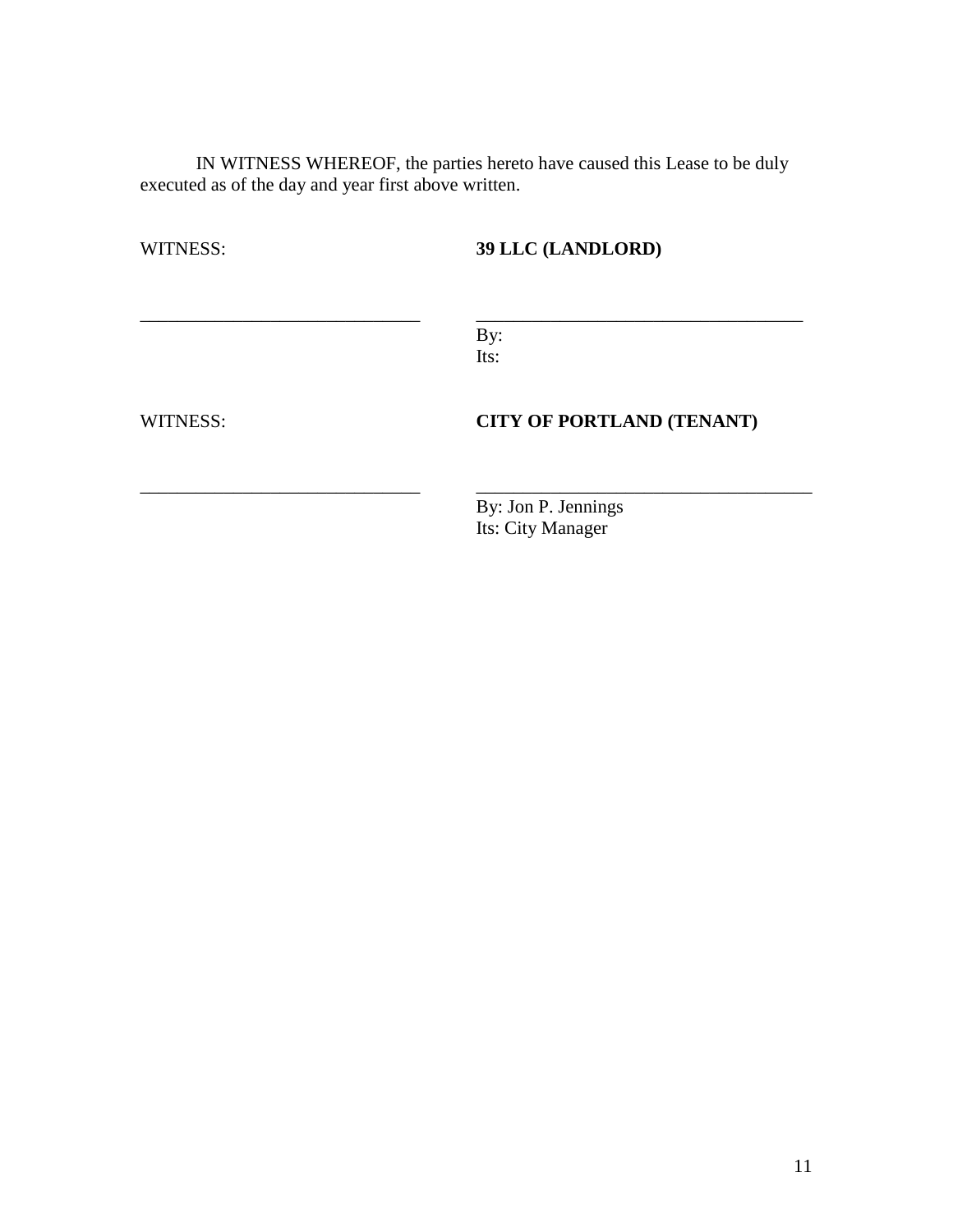# **EXHIBIT A (See attached floor plans depicting Landlord's work described in Section 1(b) of the Lease)**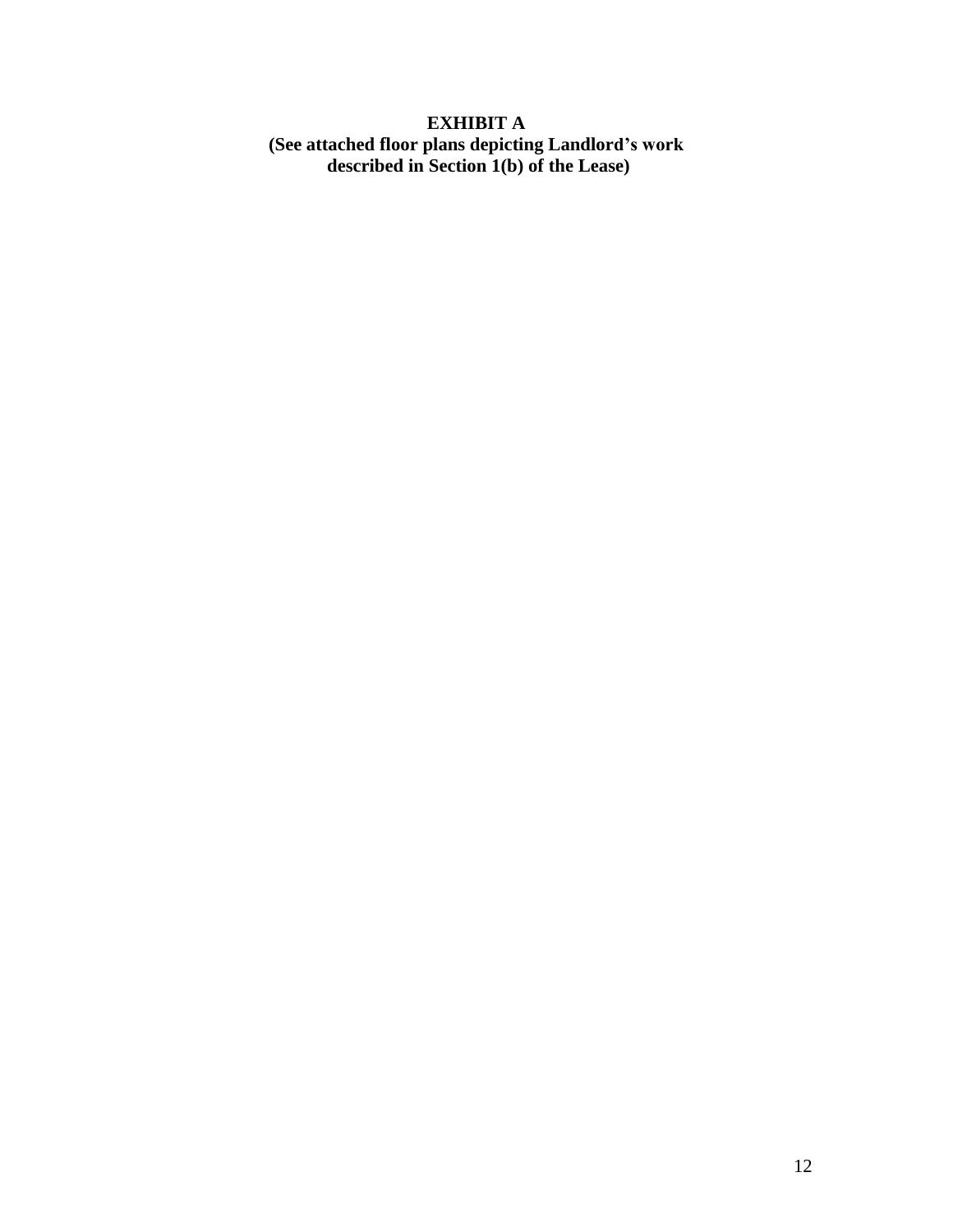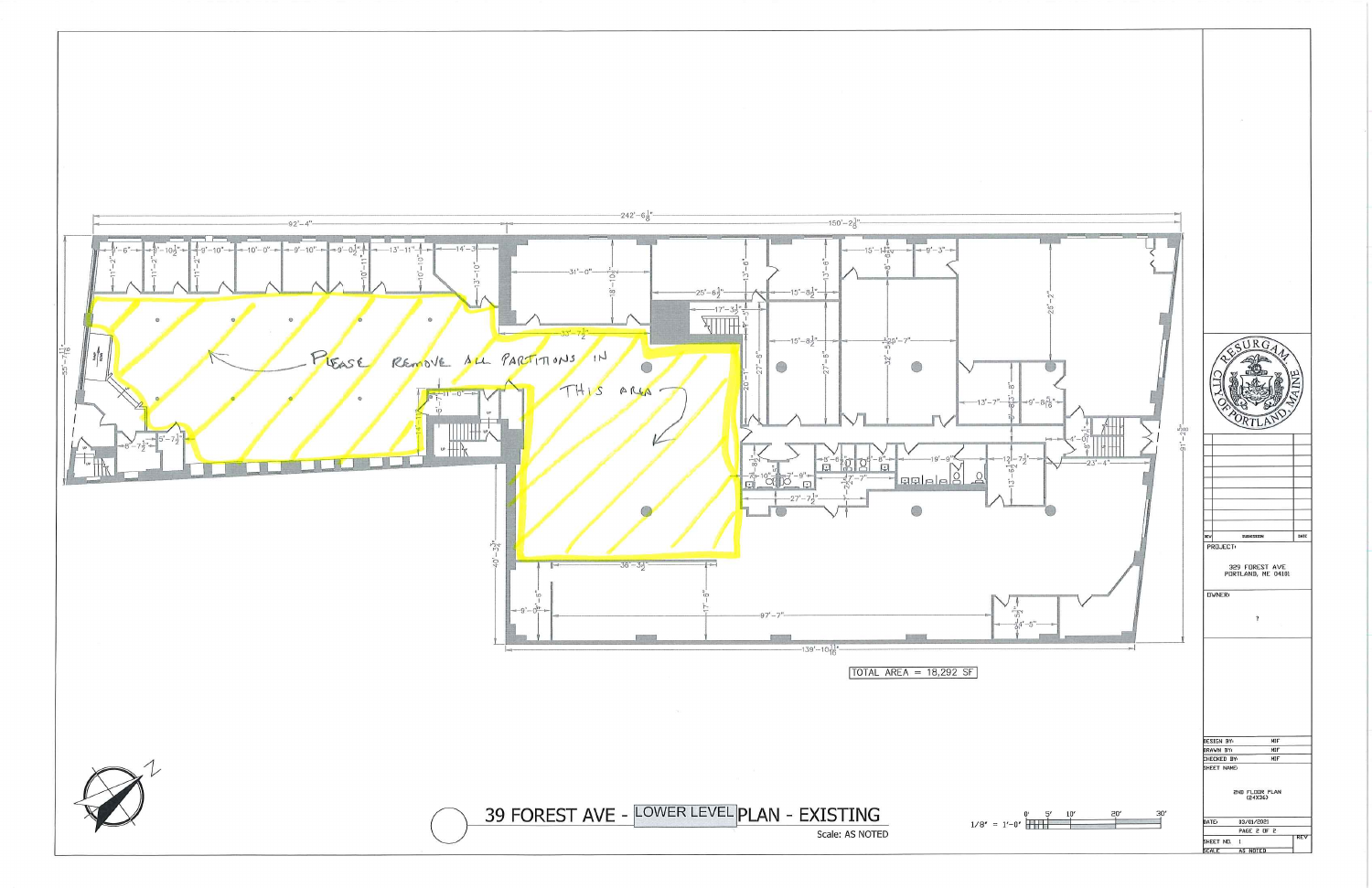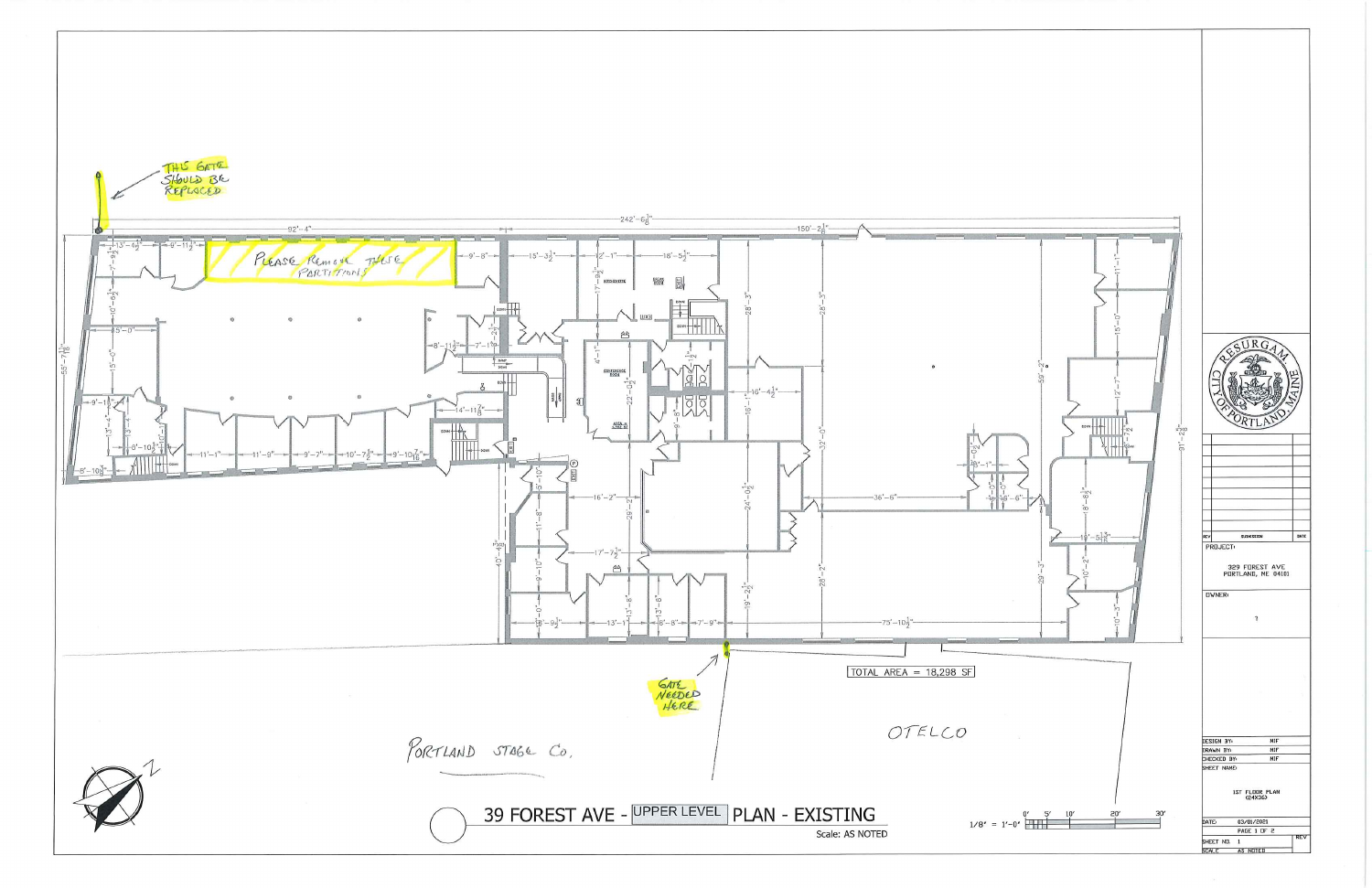# **EXHIBIT B Base Rent Schedule**

| Lease          | From:    | To:       | <b>Yearly</b> | <b>Monthly Rent</b> |
|----------------|----------|-----------|---------------|---------------------|
| Year           |          |           | Rent          |                     |
| 1              | 6/1/2021 | 5/31/2022 | \$277,500     | \$23,125            |
| $\overline{2}$ | 6/1/2022 | 5/31/2023 | \$280,275     | \$23,356            |
| 3              | 6/1/2023 | 5/31/2024 | \$283,078     | \$23,590            |
| $\overline{4}$ | 6/1/2024 | 5/31/2025 | \$285,909     | \$23,826            |
| 5              | 6/1/2025 | 5/31/2026 | \$288,768     | \$24,064            |
| 6              | 6/1/2026 | 5/31/2027 | \$291,655     | \$24,305            |
| 7              | 6/1/2027 | 5/31/2028 | \$294,572     | \$24,548            |
| 8              | 6/1/2028 | 5/31/2029 | \$297,518     | \$24,793            |
| 9              | 6/1/2029 | 5/31/2030 | \$300,493     | \$25,041            |
| 10             | 6/1/2030 | 5/31/2031 | \$303,498     | \$25,291            |
| 11             | 6/1/2031 | 5/31/2032 | \$306,533     | \$25,544            |
| 12             | 6/1/2032 | 5/31/2033 | \$309,598     | \$25,800            |
| 13             | 6/1/2033 | 5/31/2034 | \$312,694     | \$26,058            |
| 14             | 6/1/2034 | 5/31/2035 | \$315,821     | \$26,318            |
| 15             | 6/1/2035 | 5/31/2036 | \$318,979     | \$26,582            |
| 16             | 6/1/2036 | 5/31/2037 | \$322,169     | \$26,847            |
| 17             | 6/1/2037 | 5/31/2038 | \$325,391     | \$27,116            |
| 18             | 6/1/2038 | 5/31/2039 | \$328,644     | \$27,387            |
| 19             | 6/1/2039 | 5/31/2040 | \$331,931     | \$27,661            |
| 20             | 6/1/2040 | 5/31/2041 | \$335,250     | \$27,938            |